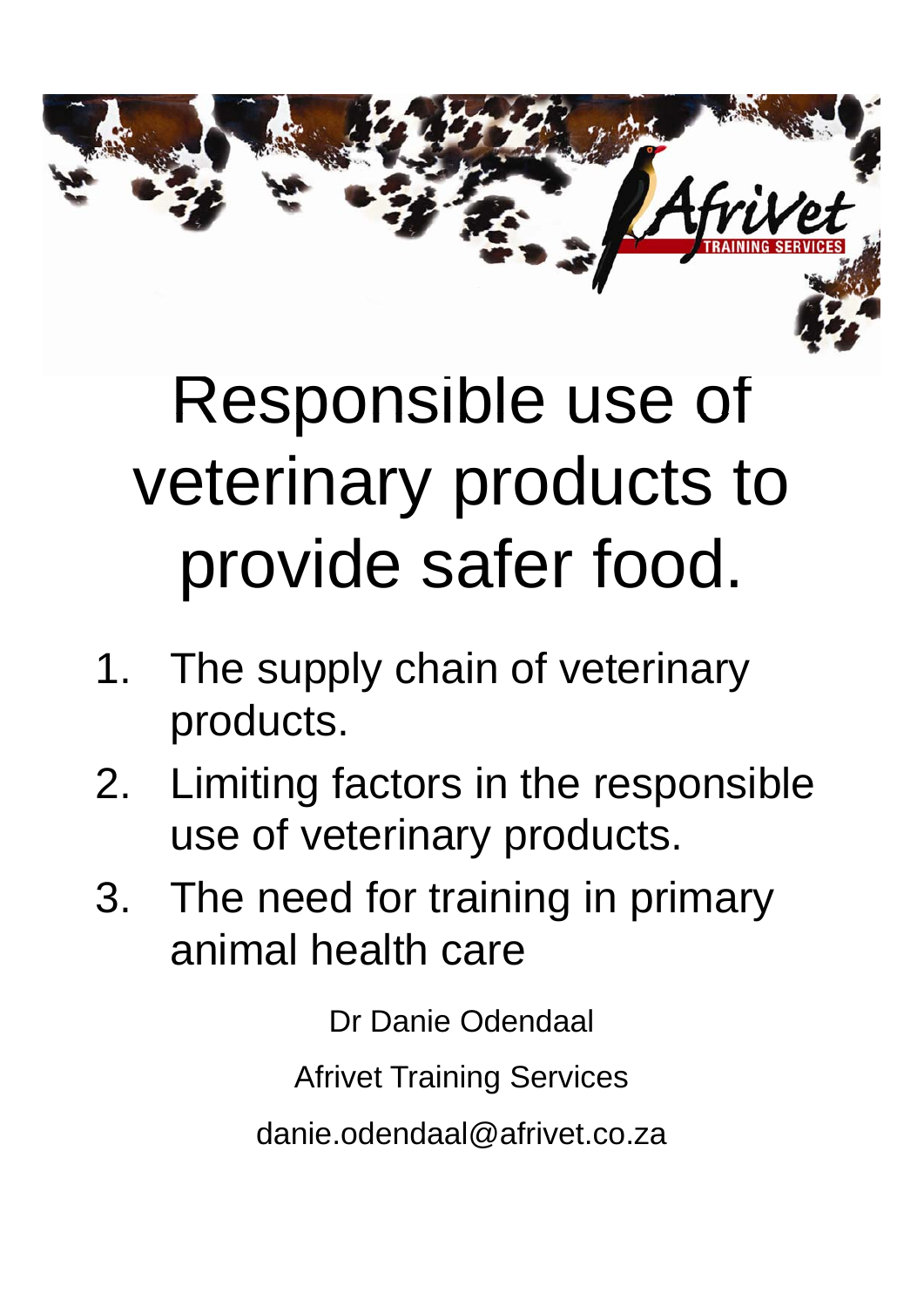## 1. The supply chain of veterinary products.



- Throughout the development and production chain of veterinary products there are systems and regulations ensuring the efficacy and safety of the product.
- At the distribution and end user level there are very limited measures to ensure compliance of use according to registered label indications of over the counter veterinary products.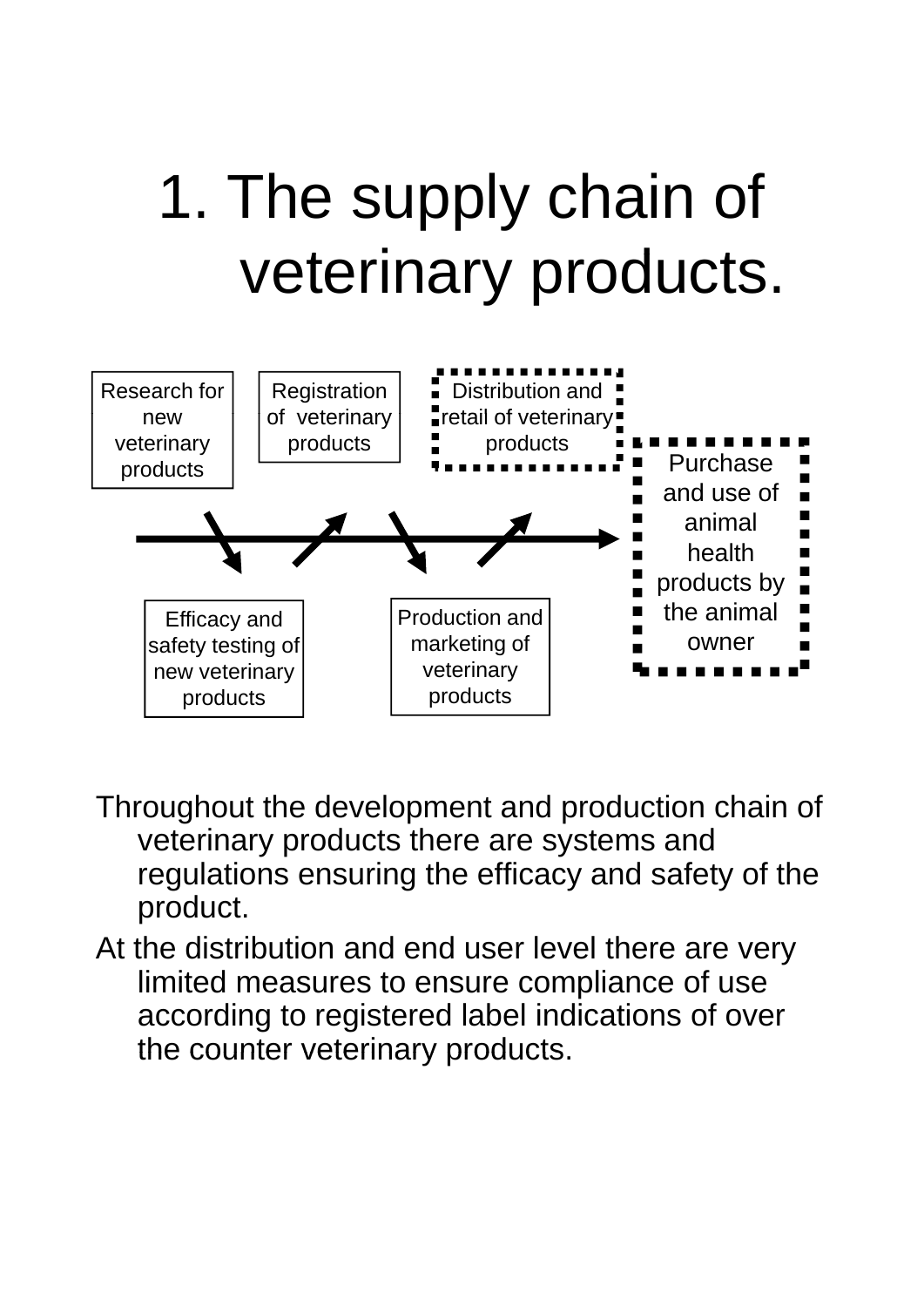## 2. Limiting factors in the responsible use of veterinary products.

- The level of animal health knowledge of distributors (retailers) of animal health products.
- Regulation of distributors of veterinary products.
- Factors that limit compliance when veterinary products are used by the end user (animal owner)
	- Language.
	- Literacy.
	- Basic knowledge of animal health
	- Skills in applying animal health remedies.
	- Storing of animal health remedies.
	- Withholding period after use.